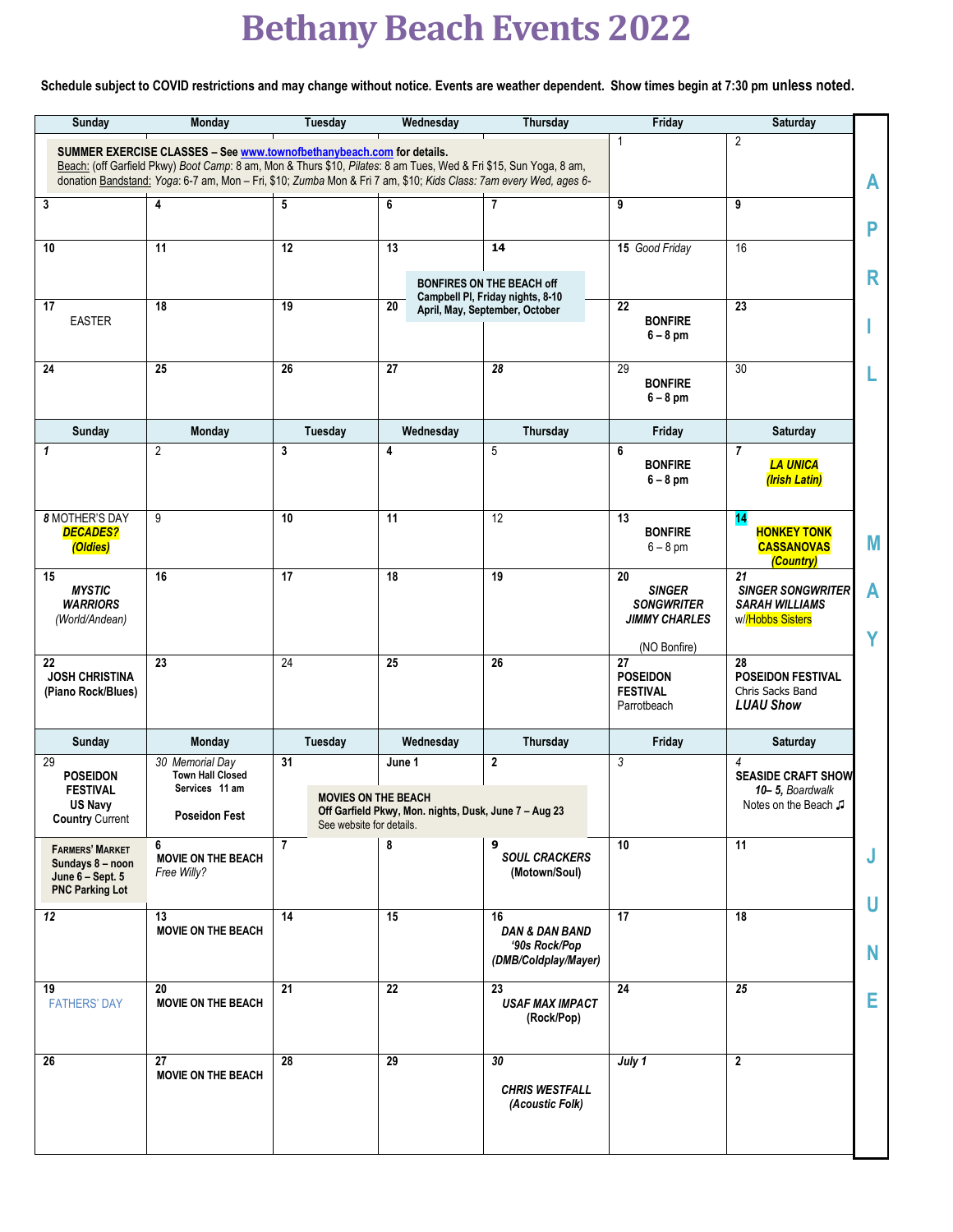## **Bethany Beach Events 2022**

| Sunday                                                       | Monday                                                                                           | Tuesday                                     | Wednesday                                                                                | <b>Thursday</b>                                                                 | Friday                                         | Saturday                                                           |                  |
|--------------------------------------------------------------|--------------------------------------------------------------------------------------------------|---------------------------------------------|------------------------------------------------------------------------------------------|---------------------------------------------------------------------------------|------------------------------------------------|--------------------------------------------------------------------|------------------|
| 3<br>287TH ARMY<br><b>NATIONAL GUARD</b>                     | 4 Independence Day<br>Parade - noon<br>Boathouse Row 7:30<br><b>FIREWORKS - DUSK</b><br>No movie | 5<br><b>ARMY JAZZ</b><br><b>AMBASSADORS</b> | <b>KIDS NIGHT</b><br>6<br>Mr. Jon, 6 pm<br>THE LITTLE<br><b>MERMEN</b><br>(Disney), 7 pm | 7<br><b>THE FLYING IVORIES</b><br>(Dueling Pianos)                              | 8                                              | 9                                                                  | J<br>U           |
| 10                                                           | 11<br><b>MOVIE ON THE BEACH</b>                                                                  | 12                                          | 13                                                                                       | <b>ALO</b><br>14<br><b>ELO/Wilburys Tribute</b><br><b>Or COUNTRY</b><br>tribute | 15                                             | 16                                                                 | L                |
| 17                                                           | 18<br><b>MOVIE ON THE BEACH</b>                                                                  | 19                                          | 20                                                                                       | 21<br><b>USN CRUISERS</b><br>(POP/ROCK)                                         | 22                                             | 23                                                                 | Υ                |
| 24                                                           | 25<br><b>MOVIE ON THE BEACH</b>                                                                  | 26                                          | 27<br><b>Periers Day</b>                                                                 | 28<br><b>GOOD SHOT JUDY</b><br>(Jazz/Swing)                                     | 29                                             | 30                                                                 |                  |
| Sunday                                                       | Monday                                                                                           | Tuesday                                     | Wednesday                                                                                | <b>Thursday</b>                                                                 | Friday                                         | Saturday                                                           |                  |
| 31                                                           | August 1<br><b>MOVIE ON THE BEACH</b>                                                            | 2                                           | 3                                                                                        | 4<br><b>VAN HALEN NATION</b><br>Van Halen Tribute                               | 5                                              | 6                                                                  | A                |
| $\overline{7}$                                               | 8<br><b>MOVIE ON THE BEACH</b>                                                                   | 9                                           | 10                                                                                       | 11<br><b>LARGER THAN LIFE</b><br>(Boyband Tribute)                              | 12                                             | 13                                                                 | U                |
| 14                                                           | 15<br><b>MOVIE ON THE BEACH</b>                                                                  | 16                                          | 17                                                                                       | 18<br><b>REAL DIAMOND</b><br>(Neil Diamond)                                     | 19                                             | 20                                                                 | G                |
| 21                                                           | 22<br><b>MOVIE ON THE BEACH</b>                                                                  | 23                                          | 24                                                                                       | 25<br><b>JESSE GARRON'S</b><br><b>Tribute to Elvis</b>                          | 26                                             | 27                                                                 |                  |
| <b>Sunday</b>                                                | Monday                                                                                           | Tuesday                                     | Wednesday                                                                                | Thursday                                                                        | Friday                                         | Saturday                                                           |                  |
| 28                                                           | 29                                                                                               | 30                                          | 31                                                                                       | Sept. 1                                                                         | 2<br><b>MOVIE ON THE</b><br><b>BANDSTAND</b>   | 3<br>'70S FLASHBACK<br>('70S Tribute)                              | S                |
| 4<br><b>STILL SURFIN'</b><br>(Beach Boys<br>Tribute)         | 5<br><b>Labor Day</b>                                                                            | 6                                           | $\overline{1}$<br><b>MOVIES ON THE BANDSTAND</b><br>17, & 24                             | Friday nights, Dusk, September 3,                                               | 9<br><b>NO Movie</b>                           | 10<br><b>Chamber Arts Festival</b><br>Boardwalk, $10 - 5$          | Е                |
| 11<br><b>NO CONCERT</b>                                      | 12                                                                                               | 13                                          | 14                                                                                       | 15                                                                              | 16<br><b>MOVIE ON THE</b><br><b>BANDSTAND</b>  | 17<br>THE JIMMIES<br>('80S Rock), 6 pm                             | P                |
| 18<br><b>OVER TIME</b><br>(Classic Rock), 6<br>рm            | 19                                                                                               | 20                                          | 21                                                                                       | 22                                                                              | 23                                             | 24<br>19TH STREET BAND<br>(Americana Folk-Rock)                    | Τ                |
| Sunday                                                       | <b>Monday</b>                                                                                    | Tuesday                                     | Wednesday                                                                                | Thursday                                                                        | Friday                                         | Saturday                                                           |                  |
| 25<br><b>LOWER CASE</b><br><b>BLUES</b><br>(Blues) 6 pm      | 26                                                                                               | 27                                          | 28                                                                                       | 29                                                                              | 30<br><b>MOVIE ON THE</b><br><b>BANDSTAND</b>  | October 1<br><b>BEATLEMANIA AGAIN</b><br>(Beatles Tribute)<br>6 pm |                  |
| $\mathbf 2$<br><b>HOT SAUCE, 6 pm</b><br>(Latin Party Music) | 3                                                                                                | 4                                           | 5<br>6                                                                                   | 6                                                                               | $\overline{1}$<br><b>BONFIRE</b><br>$6 - 8$ pm | 8 House Tour<br><b>KATEGORY 5</b><br>('70s Rock)                   | $\mathbf 0$<br>C |
| 9<br><b>LOVE SEED</b><br><b>MAMA JUMP</b><br>6 pm            | 10                                                                                               | 11                                          | 12                                                                                       | 13                                                                              | 14<br><b>BONFIRE</b><br>$6 - 8$ pm             | 15<br><b>DIALTONES</b><br><b>Classic Rock</b>                      | Τ                |
| 16<br><b>HIGH NOON</b><br>(Southern Rock)                    | 17                                                                                               | 18                                          | 19                                                                                       | 20                                                                              | 21<br><b>BONFIRE</b><br>$6 - 8$ pm             | $\overline{22}$<br><b>Guys in Thin Ties</b><br>('80s Tribute)      |                  |